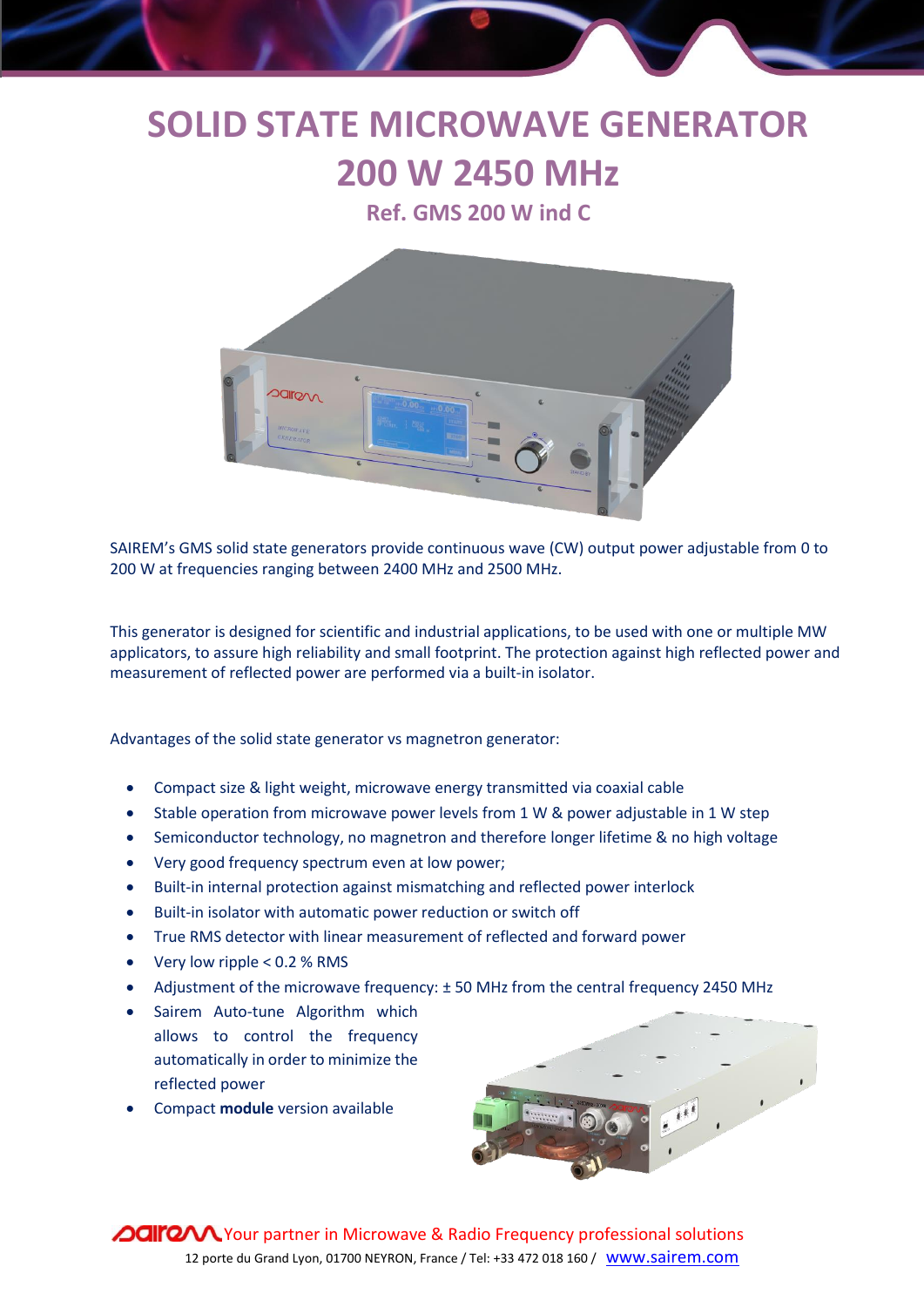## **TECHNICAL SPECIFICATIONS**

| <b>REF</b>                   | <b>GMS200WSM56MPFCFMS1IRVFAIT C</b>                                              |
|------------------------------|----------------------------------------------------------------------------------|
| <b>Presentation</b>          | Power supply with N connector output                                             |
| <b>Frequency</b>             | Central frequency at 2450 MHz. Adjustable between 2400 and 2500 MHz              |
| <b>Frequency resolution</b>  | Frequency adjustable with 100 kHz step                                           |
| <b>Output power</b>          | 0 to 200 W (adjustable with 1 W step) $\pm$ 2 %                                  |
| <b>Pulse capability</b>      | Integrated square pulse generator up to 5 kHz - adjustable duty cycle, frequency |
|                              | Or TON TOFF mode. Trigger mode capability                                        |
| <b>Forward and reflected</b> | Coupler with true RMS detector - linear measurement                              |
| power measurement            |                                                                                  |
| <b>Ripple</b>                | $< 0.2 %$ RMS                                                                    |
| <b>Reflected power</b>       | Adjustable from 1 W to 100 W                                                     |
|                              | Possibility to control on reflected power limit                                  |
| <b>Protection functions</b>  | VSWR (built-in isolator with automatic power reduction), excess temperature      |
|                              | (overheating interlock)                                                          |
| <b>Microwave output</b>      | Coaxial cable N-type female plug, 50 Ohm                                         |
| <b>Control</b>               | Local: front panel                                                               |
|                              | Remote: Modbus RTU RS232 (standard version) or RS485 or Ethernet, ProfiBus,      |
|                              | CanOpen. To be specified when ordering                                           |
|                              | Analogue input set point for forward power control, analogue output for forward  |
|                              | and reflected power                                                              |
| <b>Mains</b>                 | 1 phase, 110V to 230V +/-10% VAC, 50/60 Hz                                       |
| <b>Consumption</b>           | 690 VA max.at 200 W                                                              |
| <b>Cooling</b>               | Air                                                                              |
| Weight                       | 11.8 kg                                                                          |
| <b>Security</b>              | A safety connector ensures safety standard for machines and personnel            |

## **CONTROL AND OPERATION OF MICROWAVE GENERATORS WITH DIGITAL DISPLAY**

The generator with digital front panel is wholly operated in local mode from the control panel located at the front of the power supply rack.

The front panel consists of a large white over blue graphical LCD screen 240 x 128 pixels, 3 push buttons and a knob for menu navigation and power control.



All operating parameters and control status, as well as any possible fault, forward power and reflected power are displayed on the screen. The forward power set-point is pre-displayed before starting.

## **REFERENCES**

L. Latrasse, M. Radoiu, J.-M. Jacomino, A. Grandemenge, Facility for microwave treatment of a load, **Patent WO 2012/146870**.